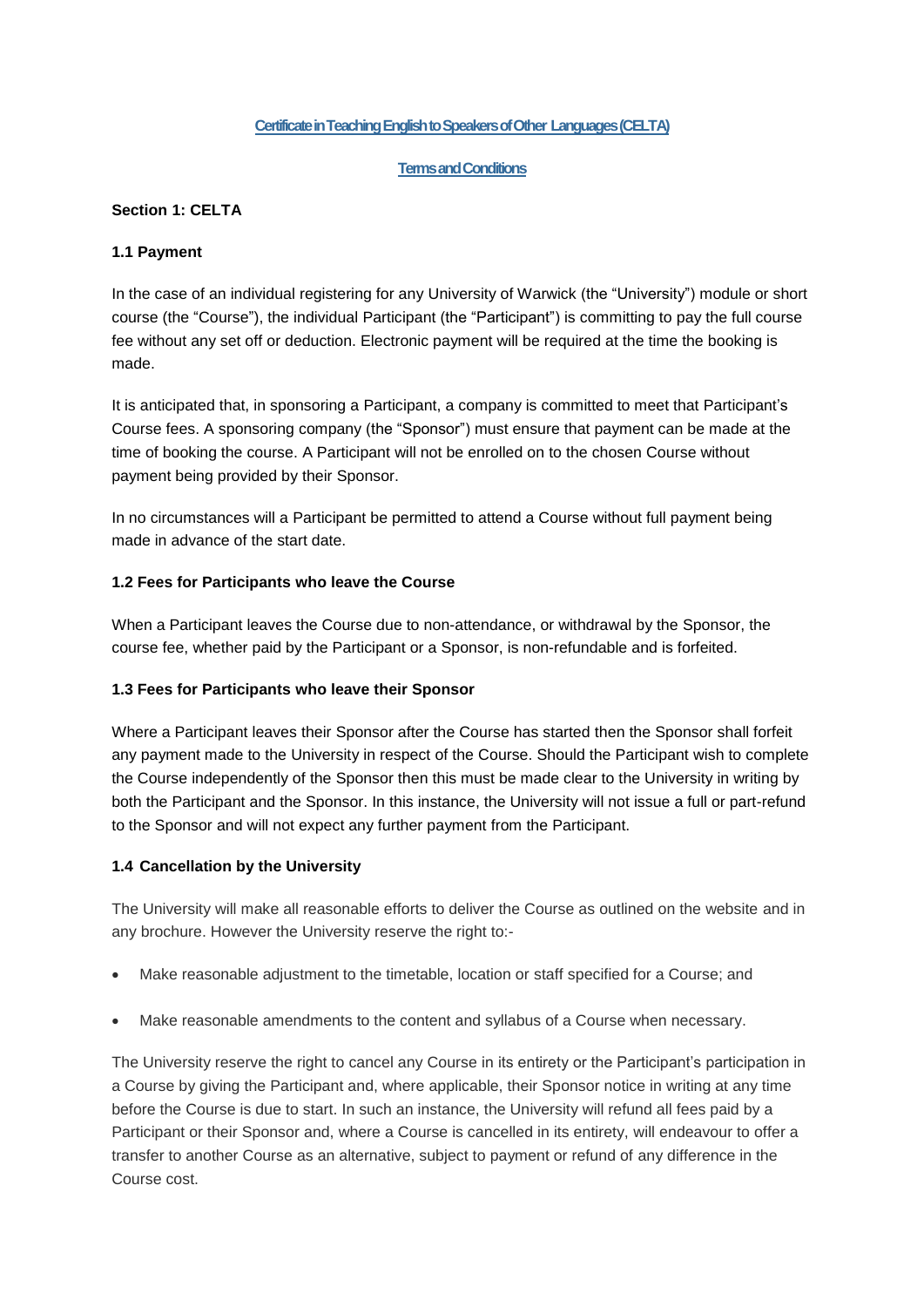The University's maximum liability will be limited to a refund of received fees for the cancelled Course. For partial cancellation of a Course, such refunds will be made on a pro rata basis. The University will not accept liability for any costs or losses incurred by Participants or Sponsors, which are claimed to have arisen through Course cancellation.

## **1.5 Cancellation charges**

Cancellation charges are levied on late cancellations by a Participant or non-attendance on a booked Course. This charge is necessary to recover the facility costs that the University will incur and the lost opportunity cost on the tuition fee. The current cancellations fees, subject to your statutory rights detailed in para 1.6 and 1.7 are as follows:

Written notice of cancellation received by the University more than 4 weeks prior to the first day of the Course: the University shall be entitled to retain 25% of the course fees

Written notice of cancellation received by the University at least 4 weeks prior to the first day of the Course: the University shall be entitled to retain 100% of the course fees

Failure to attend without written notice: 100% of course fee

Any Course cancellations must be made known to the University in writing by the Participant and, where applicable, their Sponsor.

Should you wish to cancel the Course because you are suffering from a medical condition which means you are unable to attend the course the University will, subject to you providing satisfactory written evidence, reimburse all payments received from the Participant in relation to the fee for the Course.

# **1.6 Cancellation under Consumer Contracts (Information, Cancellation and Additional Charges) Regulations 2013 (the 'Regulations')**

- 1.6.1 In addition to the other terms and conditions specified herein the following cancellation terms shall apply where the Participant is a consumer:
- The Participant has the right to cancel this contract within 14 days of booking without giving any reason.
- The cancellation period will expire after 14 days from the day of the conclusion of the contract.
- To exercise the right to cancel, the Participant must inform the University, whose offices are located at: Social Sciences, room S1.82, University of Warwick, Coventry, CV4 7AL, Phone: 02476 524315, Email: Insessional@warwick.ac.uk, of the decision to cancel this contract by a clear statement (e.g. a letter sent by post, fax or e-mail). The Participant may use the attached model cancellation form in Schedule 1, but it is not obligatory.
- To meet the cancellation deadline, it is sufficient for the Participant to send communication concerning their exercise of the right to cancel before the cancellation period has expired.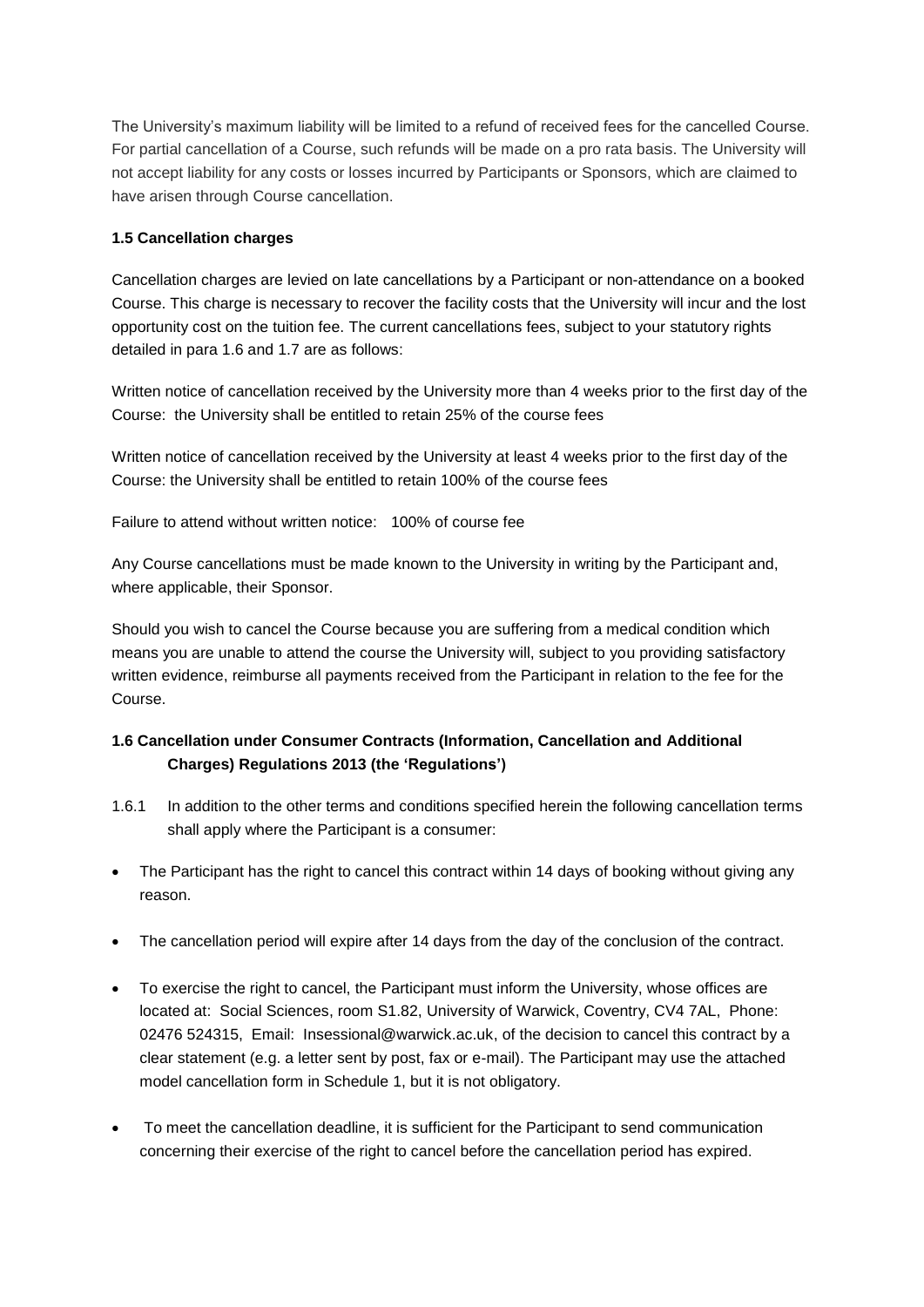- 1.6.2 Effect of cancellation under the Regulations:
- 1.6.3
- If the Participant cancels this contract, the University will reimburse all payments received from the Participant in relation to the tuition fee for the Course, including the costs of delivery (except for the supplementary costs arising if the Participant chose a type of delivery other than the least expensive type of standard delivery offered by the University).
- The University will make the reimbursement without undue delay, and not later than 14 days after the day on which it is informed about the Participant's decision to cancel this contract.
- The University will make the reimbursement using the same means of payment used by the Participant for the initial transaction, unless the Participant has expressly agreed otherwise; in any event, the Participant will not incur any fees as a result of the reimbursement.

# **1.7 Courses that begin before the Cancellation period**

If your course is due to begin within 14 days of the date you accept the offer of a place at the University to study CELTA, then, by accepting the offer, you are expressly agreeing that the cancellation period shall come to an end on the date the course commences, and waiving your right to receive reimbursement for cancelling within 14 days form accepting your offer.

For the avoidance of doubt, the rights available under this Clause 1.6 and 1.7 shall only apply where the Course fees are met and paid directly by the Participant in their capacity as a 'Consumer' (as defined in the Regulations) and shall not apply where the Course fees are being met and/or paid by a Sponsor (by definition not being a Consumer).

#### **Section 2: Course Content**

#### **2.1 Course Scope**

The scope of the course is as detailed in the Course descriptor on the website. The University reserves the right to amend the Course contents where reasonable to do so, as detailed in Condition1.5 above.

The Participant will be solely responsible for determining whether the Course is sufficient and suitable for the needs of the Participant. The University does not provide any guarantee in respect of the standard of a Participant's abilities on completion of the Course.

#### **Section 3: General**

#### **3.1 Intellectual Property**

The University retains title to all intellectual property rights subsisting in the Course content and materials.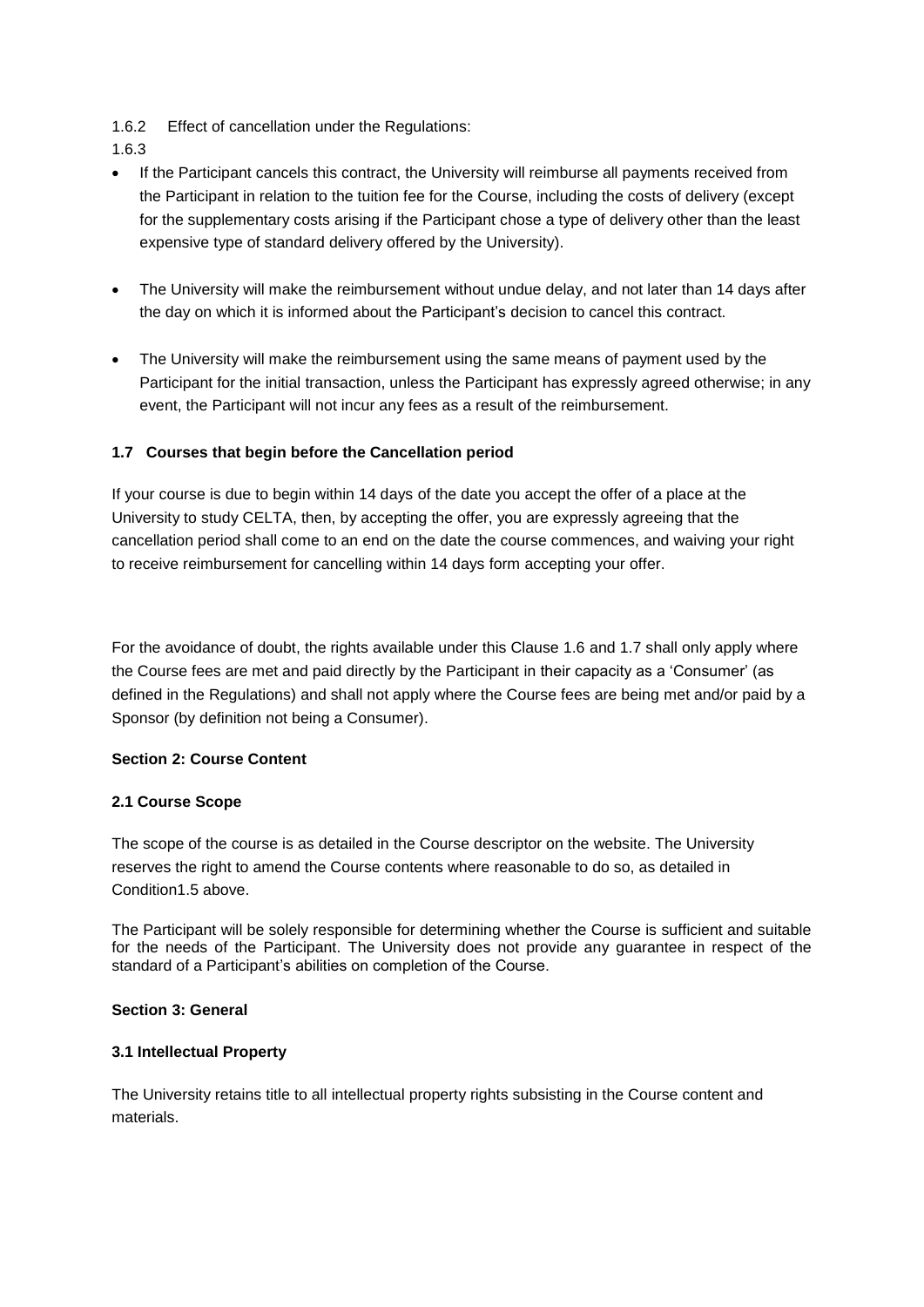The Participant may be granted access to lecture slides, notes, example problems and other teaching materials via a password-protected webpage or USB memory stick, and this access is solely for the purposes of undertaking the course.

The Participant will not pass on the Course content and materials to any third party in electronic or printed form, or post them on the internet.

The Participant may be given a password to access the Course content and materials on the course webpage. This password will be kept confidential and will not be passed on to any third party for the purpose of accessing the materials.

## **3.2 Confidentiality**

The University, Participants and Sponsors agree to treat any confidential information and materials received from the other or from a third party on behalf of the other in confidence and to use it only for purposes of the Course.

The above commitment of confidentiality shall not apply to any information which is already in or comes into the public domain otherwise than through the fault of the receiving party or has been independently developed by the receiving party

Neither the University nor a Participant or Sponsor will use the other's name or logo in any press release or product advertising, or for any other promotional purpose, without first obtaining the other's written consent; except that a Sponsor may promote the Course in order to recruit Participants and the University may identify the sums received from the Sponsor in the University's Annual Report and similar publications including HESA reporting.

#### **3.3 Acceptable behaviour**

At all times when on the University campus, Participants agree to act in accordance with the University's rules and regulations, details of which can be found at http://www2.warwick.ac.uk/services/gov/calendar/section2/regulations/

#### **3.4 Visual and/or audio recordings**

The University may take visual and/or audio recordings of Participants during the Course and reserve the right to use these for promotional, management or educative purposes (in the United Kingdom or overseas). Participants' individual consent for this will be assumed to have been granted unless otherwise indicated by Participants, in writing or by email, prior to the start of the Course.

#### **3.5 Freedom of Information**

The Participant acknowledges that the University is subject to the provisions of the Freedom of Information Act 2000 ("FOIA") and that any disclosure of Confidential Information made by the University under the provisions of the FOIA shall not constitute a breach of confidentiality. However, the University shall use all reasonable endeavours to give the Participant five (5) days written notice before divulging any confidential information.

Data Protection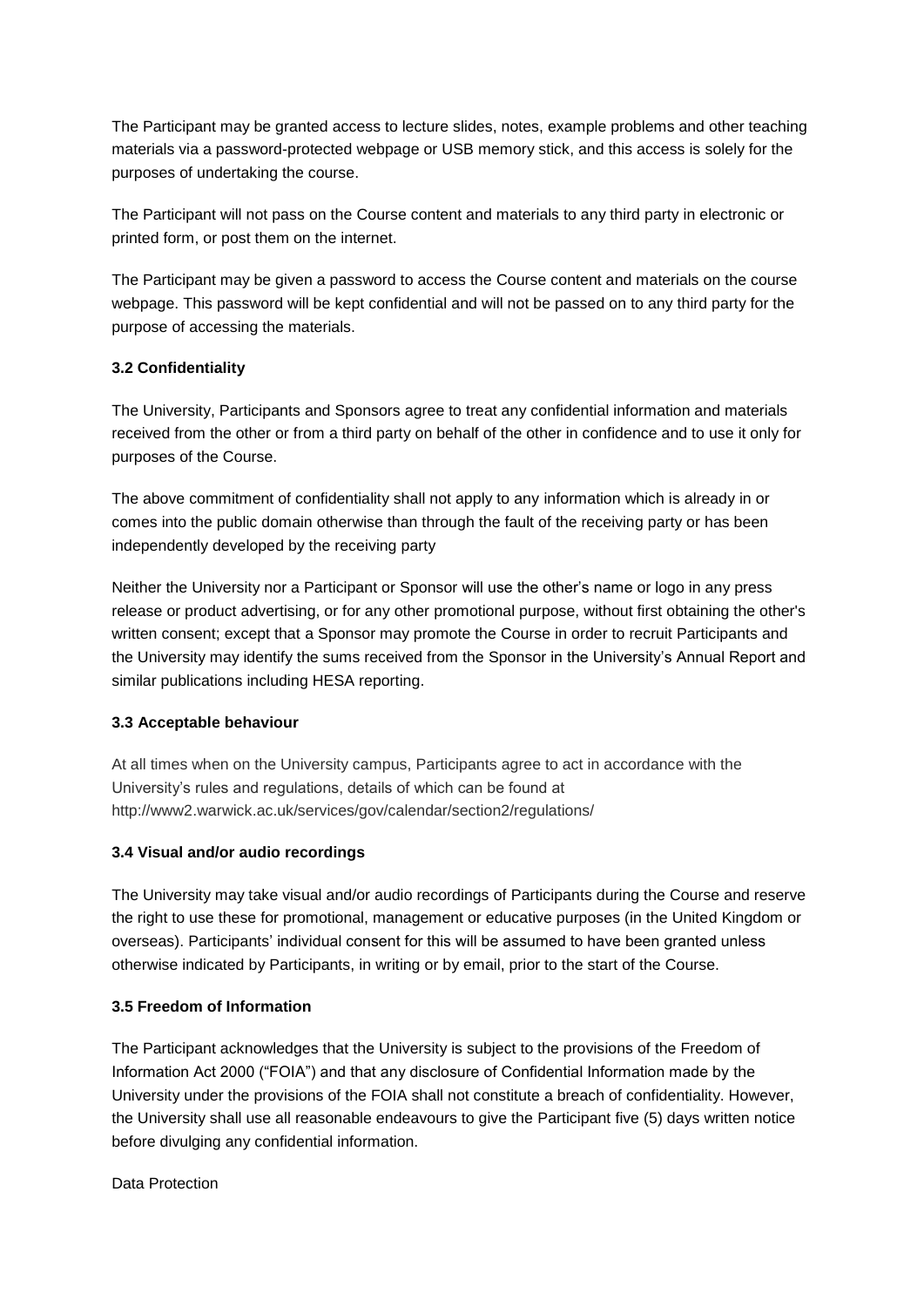The information provided in your application will be used by the University for the administration of your application, academic record and student and welfare services. The University may also, in fulfilling its legal obligations, supply this information to outside organisations including the Police, the Home Office, Local Authorities or the Department of Work and Pensions and its Agencies. Where you are employed by a third party during all or any of the period of your study at the University and the employer has a direct interest in your status as a student at the University (for example your employer is paying for your course), information regarding your attendance and performance may be disclosed to your employer.

Where you have a disability, information you have provided in connection with that disability will be processed by the Disability Advisory Service for the purposes of assessing what, if any, reasonable adjustments are required and for implementing those adjustments should you be made an offer of a place. Information concerning your disability will be disclosed to other relevant staff who would reasonably need to be in possession of such information for the purposes of implementing any or all of the adjustments identified, should you accept the offer. You have the right to request that information about your disability is not disclosed to such staff and while all reasonable efforts will be made to implement reasonable adjustments, the request for confidentiality may in some circumstances prevent those adjustments being made.

You understand that the University will share your personal data and any special category data (as defined by the Data Protection Laws) with an External Examiner and with Cambridge Assessment English (University of Cambridge) for the purpose(s) of administering your assessment. This will include sharing relevant information about you to Cambridge Assessment English and an External Examiner. The External Examiner will also share information about you with Cambridge Assessment English. Data that will be shared with and between the External Examiner and Cambridge Assessment will include but is not limited to: Name, date of birth, gender, academic progress and results.

For a full list of the purposes for which the University processes personal data, please see its entry on the register of data controllers held by the Information Commissioner at: <https://ico.org.uk/ESDWebPages/DoSearch?reg=149375>

The University will process any personal data in accordance with the Data Protection Act 2018 and the General Data Protection Regulation (EU) 2016/679 and any associated regulations, for the purposes of performing its obligations and exercising its rights under these terms and conditions.

#### **3.6 Warranty and Liability**

The liability of the University will not extend to any incidental or consequential damages or losses including (without limitation) loss of profits. In any event, the Participant and, where applicable, the Sponsor accepts and agrees that the maximum liability of the University under or otherwise in connection with the Course shall not exceed the return of the fees paid by or on behalf of the Participant.

Nothing in this section is intended to restrict or in any way exclude liability for death or personal injury as a result of negligence or for fraudulent misrepresentation.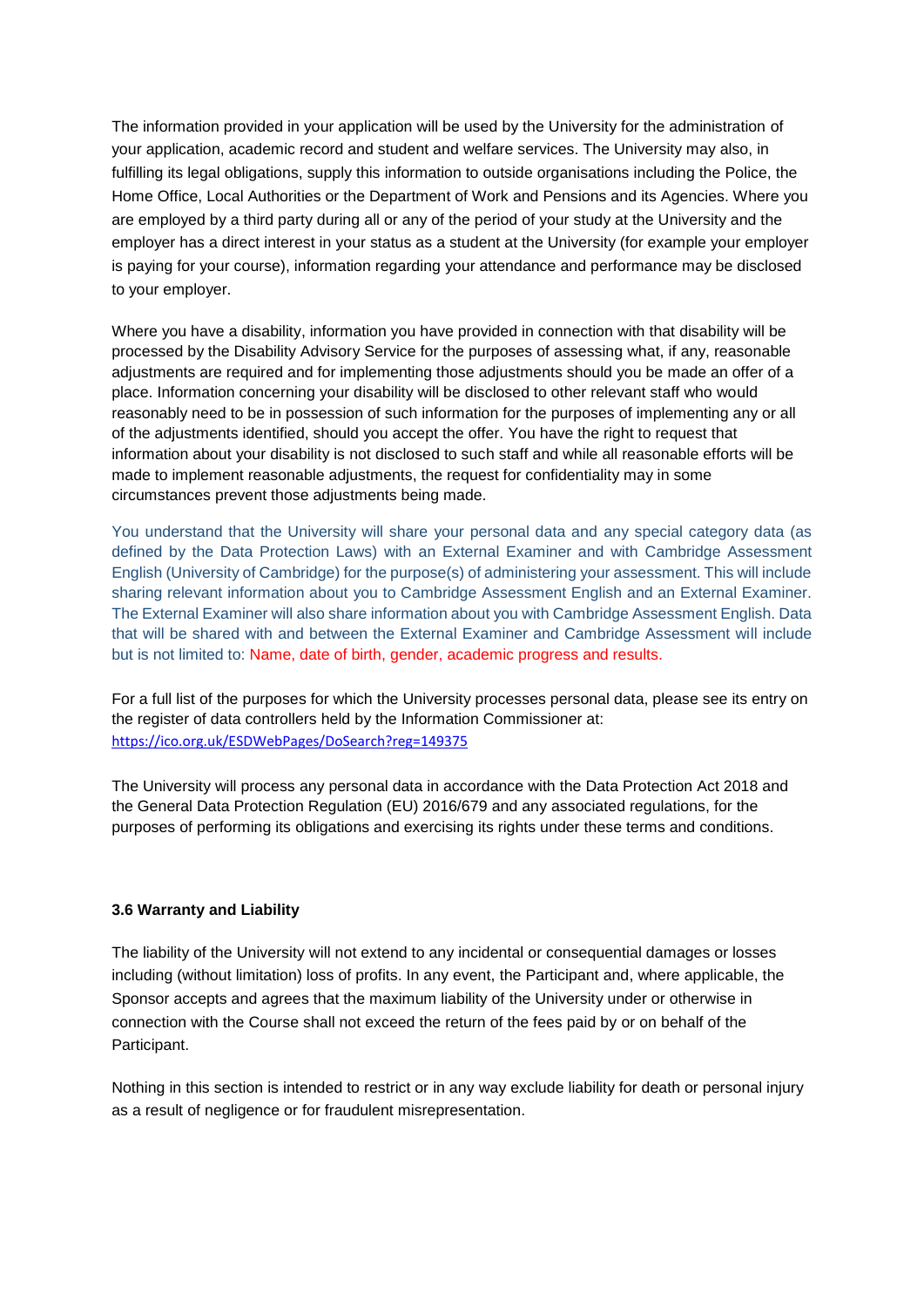Except as expressly provided in these Terms and Conditions, any conditions, warranties, representations or other terms express or implied by statute or common law or otherwise are excluded to the fullest extent permitted by law.

The Participant and where applicable, the Sponsor shall indemnify the University in full against any claim, damages, liability or loss (including without limitation loss of profit and loss of reputation) suffered by the University that results from any act (including acts of negligence) or omission of a Participant or his Sponsor while such Participant is attending the Course.

The Participant or Sponsor undertakes to make no claim against any employee, student, agent or appointee of the University in connection with these terms and conditions.

#### **3.7 Additional information**

No party shall act or describe itself as the agent, employee or partner of the other, nor shall it make any commitments on the other's behalf, and nothing in these terms and conditions is intended to create any agency, partnership or employment relationship.

The University will not be liable for any delay in performing its obligations under these Terms and Conditions if that delay is caused by circumstances beyond its reasonable control (including, without limitation, any delay caused by an act or omission or the other party) and the University will be entitled to a reasonable extension of time for the performance of its obligations.

No failure to enforce a right by either party shall constitute a waiver under these Terms and **Conditions** 

These Terms and Conditions constitutes the entire understanding between the parties relating to the Course and the University reserves the right to vary these Terms and Conditions from time to time.

Neither party shall assign or transfer any of its rights or obligations under these Terms and Conditions without the prior written consent of the other party.

Nothing in these Terms and Conditions shall confer on any third party any benefit or the right to enforce any provision of these Terms and Conditions.

These Terms and Conditions shall be governed by English Law and the parties hereby submit to the exclusive jurisdiction of the English courts.

These Terms and Conditions are set in good faith and any misunderstanding or conflict that may arise with respect to their interpretation and fulfilment, will wherever possible be resolved by the parties through prompt consultation and within a reasonable time period after one party raises a written dispute or disagreement with the other.